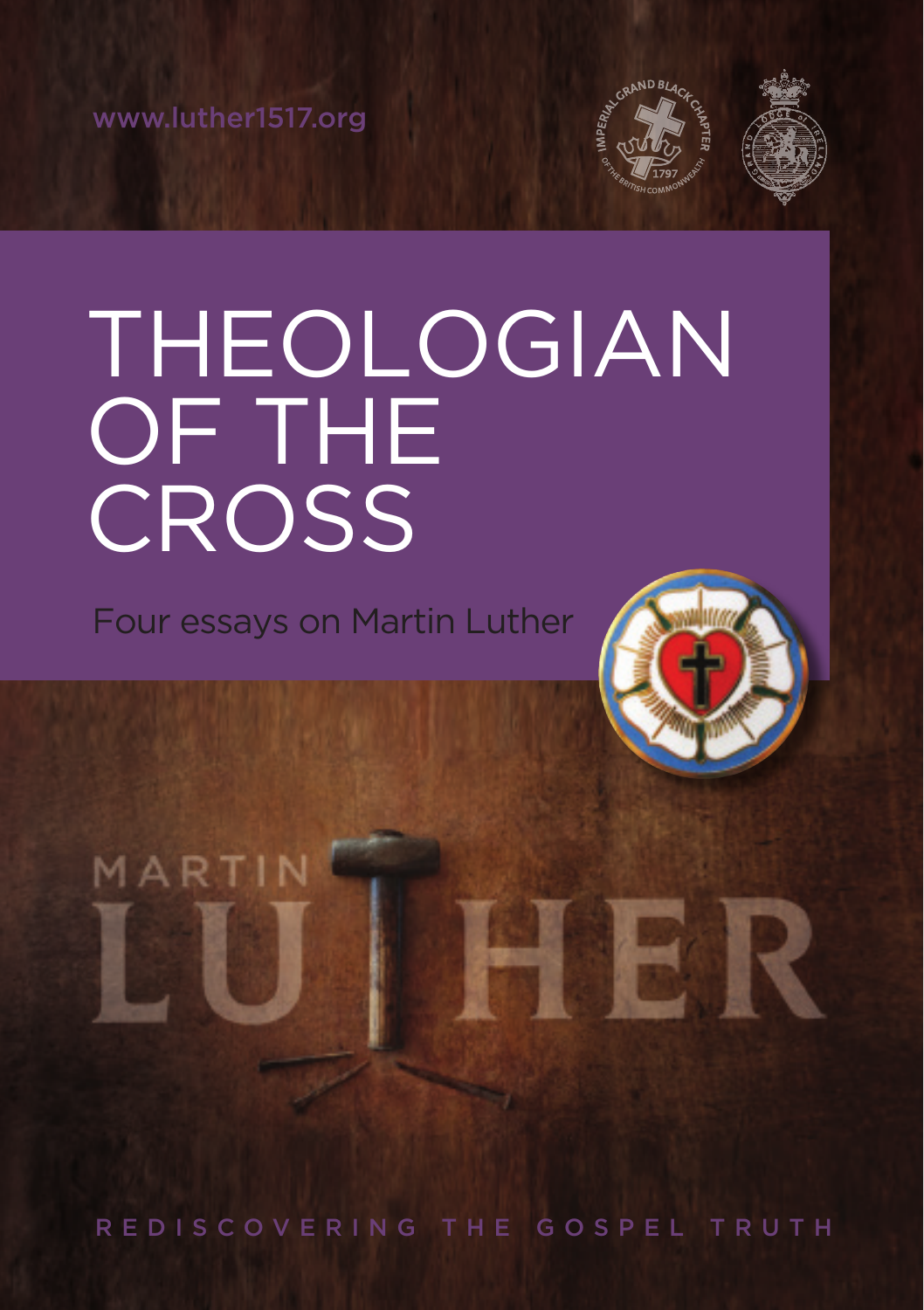The Law proves to us that we cannot stand before God in our own righteousness, and that drives us to the Gospel **– MARTIN LUTHER**



# 1 THEOLOGIAN OF THE CROSS

#### **by Rev Dr Carl R Trueman**

Paul Woolley Professor of Church History, Westminster Theological Seminary (Philadelphia)

The following essay is used with permission of the author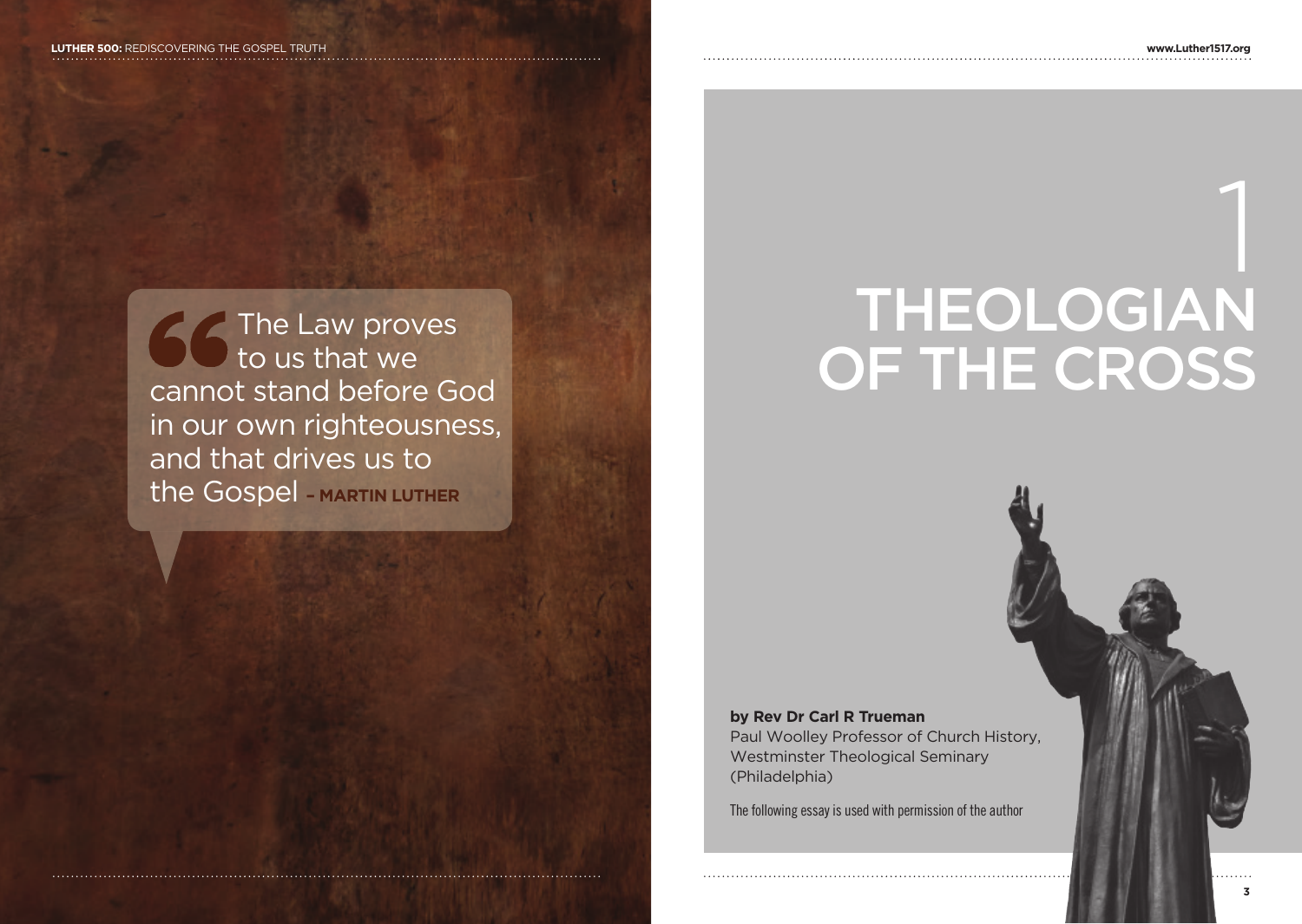### **THEOLOGIAN OF THE CROSS**



artin Luther, the man who should perhaps shoulder more responsibility for the rupturing of the western church in the Reformation, came from a relatively humble background which gave no hint of the controversial stature he was later to achieve.

Luther is perhaps the single most important thinker for Protestants. Not that he is the greatest theologian, exegete or even role model. There are other, more qualified candidates for each of those titles. He is, however, the original agenda setter for Protestantism: his focus on justification by faith, his critique of papal authority, and his prioritizing of Word over sacrament have all set basic trajectories for subsequent generations.

#### **THE BEGINNING**

He was born on November 10, 1483, to Hans and Margaret Luther in the town of Eisleben. Ironically, while this town played little role in his life as a whole, he was to die there in 1546, shortly after preaching his last sermon in the local church.

Hans Luther was a son of the soil but, in accordance with medieval inheritance laws, he did not inherit the family farm. Instead, as the oldest son, was expected to make his own way in the world. This he did, first as a miner and then as a mine manager. The need for work meant that the Luther family had to leave Eisleben for Mansfeld just a few weeks after Luther's birth but Hans was ultimately to do well and to rise to the level of a mine manager.

#### **EDUCATION**

Like many parents who have worked hard and enjoyed social mobility, Hans Luther had greater hopes for his son. Thus, he decided that the young Martin would not have to work at the physically hard labour which had marked his own early life but would go to university to study for a career in law. And so it was in 1501 that Martin left home and matriculated<sup>1</sup> at the University of Erfurt.

Studies at the University of Erfurt were typical of late medieval institutions. Law was one of the three higher faculties, along with medicine and theology, and in order to qualify to study it, the student first had to pass through the general arts curriculum, which is what Luther did. Thus, Luther was typical of his age in pursuing an unexceptional education. This ordinary start, however, was to be dramatically disrupted.

#### **A DRAMATIC THUNDERBOLT**

It was in 1505 aged 22, while returning to university after a visit to his parents, that Luther found himself in a situation which changed his life forever. Caught in a thunderstorm, he was almost killed when a bolt of lightning came crashing down at his side. Today, we regard such things as natural phenomena, the result of massive ionic imbalances in the atmosphere created by the collision of ice crystals at high altitude; in Luther's day, such things were supernatural acts of God, intimations of divine judgment. Consequently, as the lightning bolt earthed beside him, Luther threw himself to the ground and screamed, 'St Anne, save me and I will become a monk!' St. Anne being the patron saint of miners, it was quite probably instinctive to Luther to call upon the saint who was presumably central to the piety of the household in which he had grown up.

#### **PERSONALITY**

All the evidence suggests that Luther was rather an earnest and intense young man. Such a vow to God, even when made in panic at what he must have thought could be his moment of death, was to him a very serious matter and, within a few days, he presented himself at the door of the Augustinian cloister in Erfurt. Here he was to live and study as a monk for some years.

#### **DR LUTHER'S CAREER**

In 1508, Luther was transferred from Erfurt to the relatively new university of Wittenberg. Founded in 1502 by Frederick the Wise, the Elector of Saxony, this was to be Luther's home, with brief exceptions, for the rest of his days. It was a relatively new foundation and, as such, its founder was eager for it to make its name. When Luther became infamous in 1517 and beyond, it is thus not so surprising that Frederick would exert his influence to protect his controversial professor. Then, as now, there is a sense that all publicity can at least be made into good publicity, if the time is right.

#### **THE COST OF GRACE**

Luther assumed that his life was to be lived out in the relative obscurity of a university and a monastery in a small town in Saxony. However, events in the wider European scene conspired to bring him to a much wider audience than might fit into the lecture hall at the University of Wittenberg or the parish church.

#### **ROME'S DEBT**

Pope Leo X was presiding over a Roman church which had exhausted its finances in wars and then in the massive building project of St. Peter's and the Vatican. Then, in the German lands to the north, an ambitious cleric, Albrecht of Brandenburg, was looking to add a third bishopric to his tally. Bishoprics brought revenue and were thus desirable; but the canon law of the church prevented anyone from holding three simultaneously without a license from the Pope. Thus, there was a happy confluence of interest at this point between the financial needs of the Papacy and the ecclesiastical aspirations of Albrecht. In short, the Pope granted Albrecht permission to take the third bishopric and Albrecht paid the Pope a handsome sum for the privilege. To finance the deal, Albrecht borrowed a significant sum of money from the Fuggers bank and the Pope allowed Albrecht to raise an indulgence, half of the proceeds of which could be used to pay down the loan, half of which would go straight into the Papal coffers.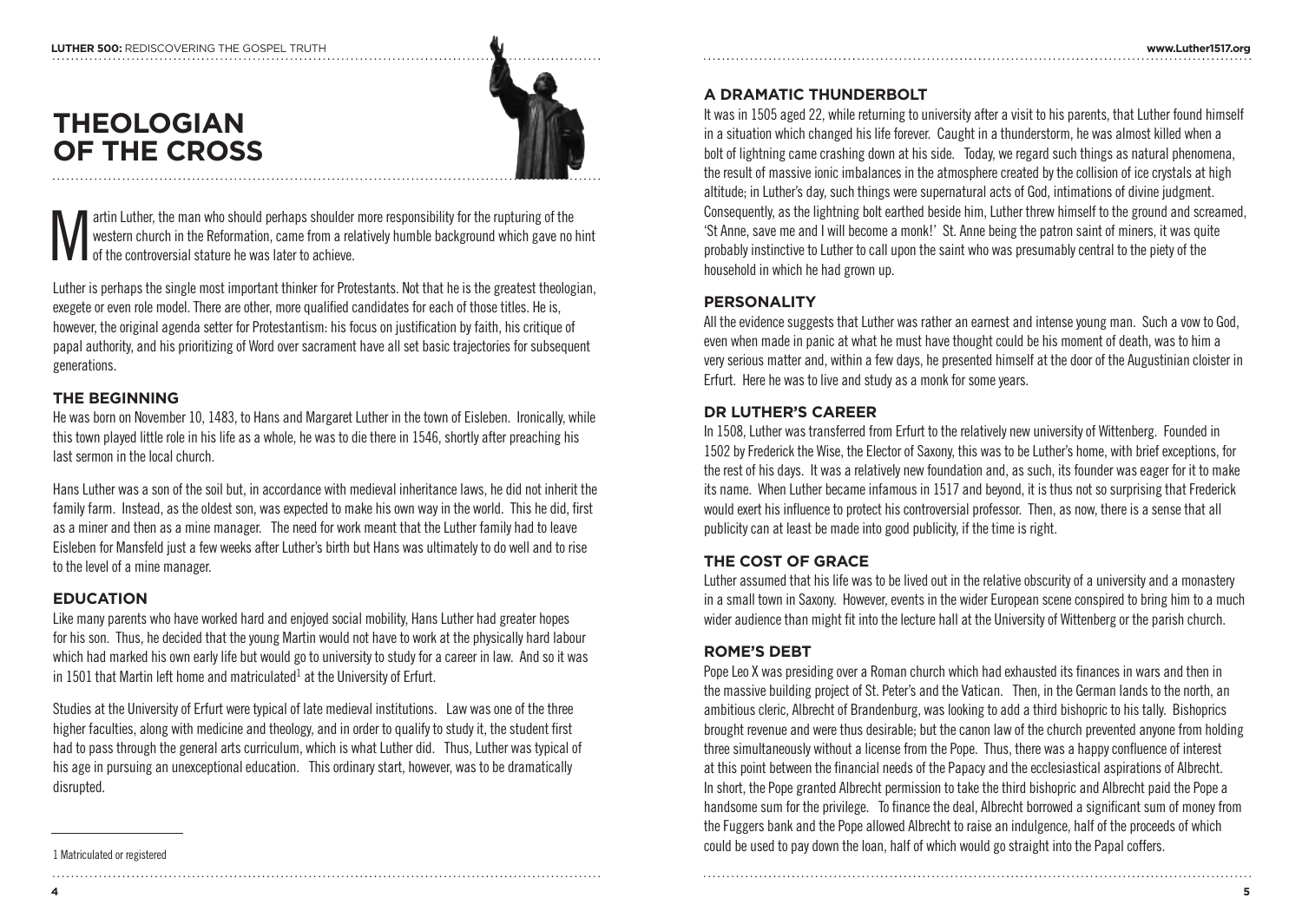#### **INDULGENCES**

Indulgences were certificates sold by the church which guaranteed the purchaser, or the designated beneficiary, relief from a stipulated period of time in purgatory. In medieval Catholic eschatology, when a person died they might either go to hell, to heaven or, more likely, to purgatory, a place where the godly might be purged of their remaining impurities before being translated into paradise. The concept found its origin in the Apocrypha<sup>2</sup> and was present in the work of numerous early church fathers, including Augustine. In the early church, however, the doctrine had functioned merely as part of individual eschatology<sup>3</sup>; by the late Middle Ages it had been connected to the penitential system of the church. Two papal bulls <sup>4</sup> in particular are of relevance to this: *Unigenitus* (1343) and *Salvator noster* (1476). The former established the dogma of the treasury of merits which consisted of the merits of Christ, and those which the church claimed were earned by the Virgin Mary and all the great saints of the church, which could then be distributed to others by the Pope. The latter connected the treasury of merits to financial gifts to the church, such that those giving such money might enjoy eschatological benefit in the form of reduced time in purgatory. Thus, the dogmatic foundation of indulgences was established.

The sale of Albrecht's indulgence was entrusted to a Dominican friar, Johann Tetzel. A profane man but a brilliant salesman, his jingles (according to Luther's Ninety-Five Theses) included such gems as 'Every time a coin in the coffer rings, a soul for purgatory springs' and the assertion that, even if one had raped the Virgin Mary, one of his indulgences would be sufficient to make cover for the sin.

While Tetzel was not allowed to sell his indulgences in Electoral Saxony (the Elector having his own collection of sacred relics which he did not want eclipsed by some rival object of piety), the issue was one of some pastoral urgency for Luther. Having come to the conclusion that God's grace was so costly that only the death and resurrection of the Son of God himself was sufficient to deal with the human dilemma of death in sin, and only total despair of oneself and consequent humility before God was sufficient to meet the conditions of the *pactum*, Luther inevitably saw the cash transactions of a Tetzel as cheapening grace. More than that, Tetzel was selling false security to people; and as Luther's parishioners crossed the river into the neighbouring territory of Ducal Saxony where the Dominican salesman was plying his trade, it was inevitable that Luther would have to take a stand.

#### **95 THESES AND HEIDELBERG**

Luther preached on indulgences at Easter 1517 and then was strangely silent on the matter. In September 1517, he delivered his *Disputation against Scholastic Theology* which, of all the writings of the year, was the most radical in its full orbed attack on late medieval theological method; but it was

4 A Papal Bull is an official letter issued by the Pope bearing his 'Bulla' or seal.

not directly aimed at the indulgence issue and it stirred up no significant controversy. Then, on October 31, 1517, in accordance with standard academic protocol for announcing a debate, he nailed ninety five theses against the practice of the sale of indulgences to the door of the Castle Church in Wittenberg.

While the *Ninety-Five Theses* rapidly became a popular tract and a rallying point for protest, the church was slow to act. Indeed, in April, 1518, Luther travelled to the city of Heidelberg for a regular chapter meeting of the Augustinian Order. It was here that he presided over what is now the famous Heidelberg Disputation, when Augustinian friar, Leonhard Beier, presented a set of theses which Luther had prepared on philosophy and theology. Here Luther made his famous claim that the true theologian was the one who built his theology, not on what he thought God should be like, but on how God had revealed himself actually to be in the crucified body of the Lord Jesus Christ as he hung on the cross at Calvary. Power was revealed in weakness; holiness in the death of one condemned as a sinner.

#### **EXCOMMUNICATION**

By late 1520, Luther was excommunicated and the church had now exhausted its options for handling him. Excommunication was the final sanction, and yet he was still free to write and preach with impunity in Wittenberg. As a result a new strategy had to be devised.

#### **THE DIET OF WORMS**

The Emperor, Charles V, was convening an imperial diet (council meeting) in the city of Worms in April, 1521 and it was decided to summon Luther to appear there. This was a controversial decision. First, the fact that Luther was excommunicated meant that he was a non-person, and the technical question of how one issues a summons to a non-person was a problem. Second, the growing popularity of Luther as the people's champion against a corrupt and moribund Church meant that such a move was potentially dangerous. Ultimately, however, the pragmatic need to deal with Luther overrode these concerns and Luther was summoned. Thus, in April, 1521, Luther arrived in the city to face his greatest challenge so far.

#### **SUMMONED TO WORMS**

The hearing itself would have been an impressive affair. At the front sat the youthful Emperor Charles V, coming face-to-face with the troublemaking monk whose religious innovations would ruin his rule and ultimately drive him to abdication. Around the hall would have stood the most powerful politicians of the day. On a table before the Emperor were laid all of Luther's books. And there would have stood Luther himself, apparently surrounded by his enemies and dangerously exposed.

#### **QUESTIONS AND ANSWERS**

The man leading the questioning of Luther was John Eck, though not the John Eck of Leipzig fame. This John Eck was an employee in the household of the Archbishop of Trier. At the start of the proceedings on April 17, Eck asked two simple questions, whether the books on display were Luther's, and whether he would recant their content? These were obvious questions which Luther must have expected. His answer, however, was anything but what one might have anticipated: he declared that, because the matters concerned salvation, he needed time to think about his response.

<sup>2</sup> The Roman Catholic Church believe the Apocrypha is part of scripture while Protestants it does not. Westminster Confession of Faith Chapter 1 Section 3 "The books commonly called Apocrypha, not being of divine inspiration, are no part of the Canon of Scripture; and therefore are of no authority in the Church of God, nor to be any otherwise approved, or made use of, than other human writings." 3 Eschatology is the doctrine of 'last things' this not limited to the Lord's return but also includes judgment and the eternal state.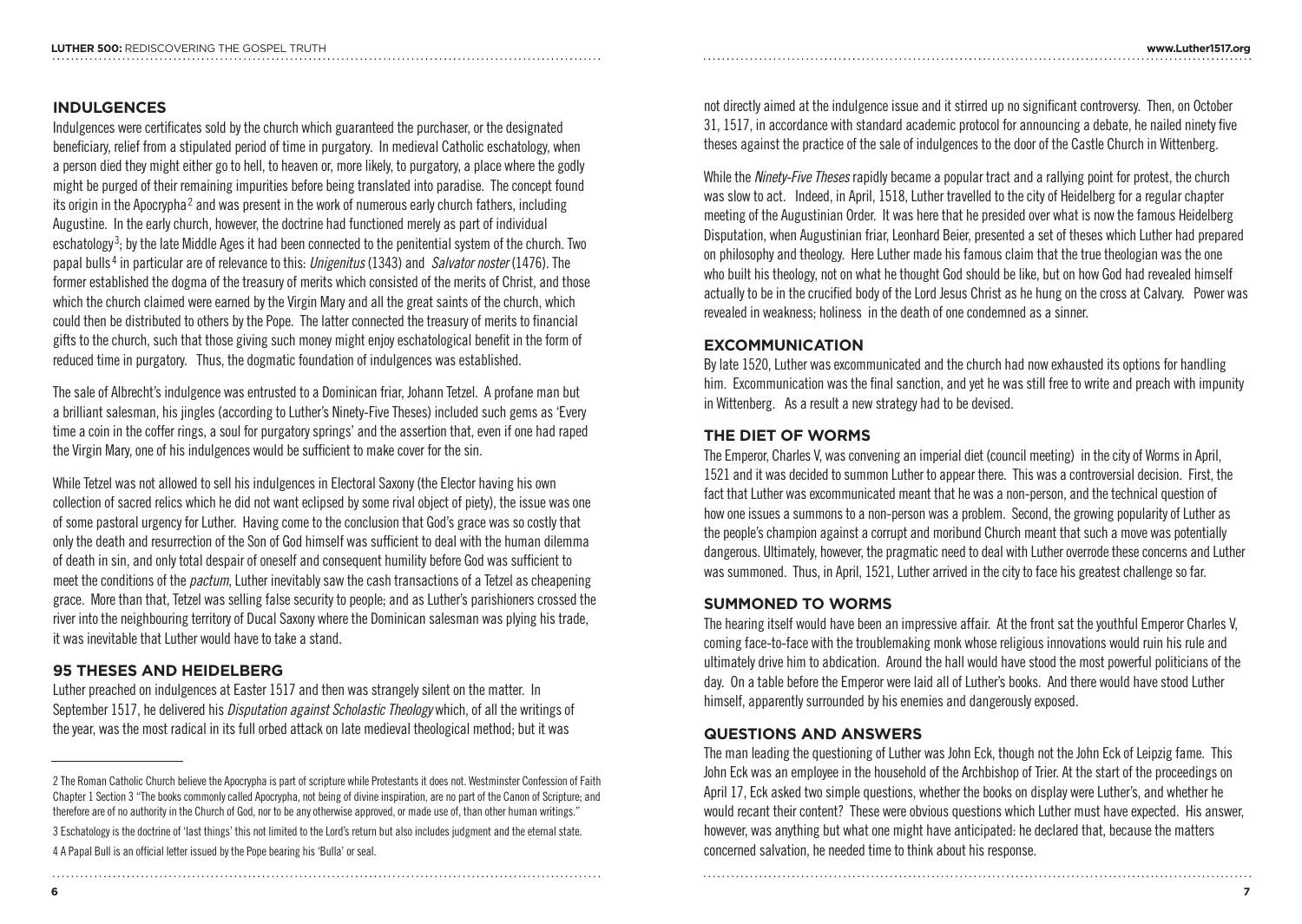No-one knows why he gave this response. Perhaps it was part of a strategy which the team from Electoral Saxony had designed to surprise their opponents. A more prosaic explanation might be that Luther was simply scared at what must have been a moment of intense personal pressure. We shall never know. In any event, the assembly recessed and reconvened on the following day. Then, faced with the same questions, Luther offered a trenchant response: some of the works dealt with piety and morals which even his opponents had liked, and thus he should not be the only one to retract their contents; some criticised the papacy, but the Papacy was notoriously corrupt and destroyed many souls so he could not retract those; and some attacked individuals who defended Roman tyranny which, while occasionally excessive in language used, were fundamentally sound and could not be retracted.

Eck refused to accept these arguments and then, at the end of a vigorous exchange, Luther made his famous speech (which probably did not end with the claim 'Here I stand! I can do no other.):

*Unless I am convinced by the testimony of the Scriptures or by clear reason (for I do not trust either in the pope or in councils alone, since it is well known that they have often erred and contradicted themselves), I am bound by the Scriptures I have quoted and my conscience is captive to the Word of God. I cannot and I will not retract anything, since it is neither safe nor right to go against conscience.*

#### **KIDNAPPED**

After this dramatic stand, Luther was ushered from the hall, amidst cries from the Spanish delegation that he should be burned at the stake. It was not to be, however. As he left Worms to return to Wittenberg, he was surrounded by a group of armed men and kidnapped. After nearly four years as the center of attention for both Church and Empire, Luther was to vanish from the public eye for the best part of a year.

Luther was to spend the rest of 1521 incognito in the Wartburg, the medieval castle which stands atop the mountain over the town of Eisenach. Growing a beard and dressing as a knight, he enjoyed a brief but relatively peaceful time, although it was here that he first developed the chronic constipation which was to stay with him, and prove to be something of an obsession.

#### **WARTBURG WRITING**

While in the Wartburg, he engaged in numerous theological writings which indicated the way his mind was moving. This he address the issue of religious vows as well as responding to the significant criticisms of the Catholic theologian, Latomus. The former of these was triggered by the fact that in May, 1521, priests started to marry, which demanded that the Reformation leadership clarify its position on the matter. Luther also wrote a defence of oral confession at this time. The need to balance established practice with new Reformation content was acute.

Perhaps most significant, however, was his translation of the New Testament into German. As his Reformation theology developed and placed an increasing emphasis upon the objective Word of God, in sermon and in sacrament, as the means of salvation, so the need for scripture in the vernacular became acute. As with the King James Version in English, and Calvin's *Institutes* in French, the Luther Bible was to prove foundational in the development of the modern German language.

#### **THEOLOGY**

I have heard it said that Luther was not a systematic theologian. This statement is both true and false. Often it is used to imply that Luther's thinking was not systematic in the sense that it was somewhat jumbled or contained a lot of loose ends or that he had no patience with system as such, but reveled in theology as internally incoherent *kerygma*. In this sense, the claim is not true. Luther was a remarkably systematic thinker in several ways. Thus, his emphases and interests (e.g., righteousness, sacraments, incarnation, authority) are remarkably consistent throughout his career. Further, while his thought did develop over his long career (and on certain points in quite dramatic ways), these developments were generally very consistent and comprehensible when set within the context of his biography.

Nevertheless, Luther is not systematic in the sense that all his theological writings are occasional, called forth by specific situations: pedagogical, polemical, pastoral, political. He did not write a systematic theology or even produce a theological common place book. In Lutheranism, that honour went first to Melanchthon. This means that, when we quote Luther, we need to be sensitive to context.

Thus, a knowledge of Luther's biography is crucial for understanding his theology. Given the dramatic developments in his thinking, from late medieval monk to elder statesman of a Protestant movement, and the fact that he writes in such a personally engaged manner, his theology must be read against the background of his life story. Of course, even those with minimal acquaintance with Luther know that Luther's thinking undergoes a dramatic shift between 1515 and 1520 and that this must shape how we use his writings; but he lived for a further twenty-six action-packed years, during which he wrote rather a lot. Other events - the clash with Erasmus, the Peasants' War, marriage, the Diets of Speyer, the Marburg Colloquy, the Augsburg Confession, the formation of the Schmalkaldic League, the conflict with the Antinomians - these and many more exerted important influence on the shape and development of Luther's thought.

#### **1525: THE YEAR OF GENIUS, LOVE AND HATRED**

After 1522, Luther's position in Wittenberg was relatively secure. Further, after the exuberance of his early theological breakthroughs, he settled into a routine of teaching, preaching and pastoring which, with a couple of exceptions, meant that his life was never to have quite the same level of drama again. Nevertheless, the year 1525 was, in its own way, to be as significant for his theology and for his reputation, as the years 1520-21. Indeed, it was marked by three major events: his clash with Erasmus; his marriage to Katie; and his ill-fated intervention in the Peasants' War.

#### **LUTHER VERSUS ERASMUS**

In retrospect, the clash with Erasmus was inevitable, if not in 1525 then at some point. Erasmus was the man who had produced a Greek New Testament and had thus laid the textual foundation for the Reformation. He was also the man whose dazzling scholarship and wit had made him an implacable critic of the Renaissance Church. Yet his personality was that of the supercilious satirist who will criticise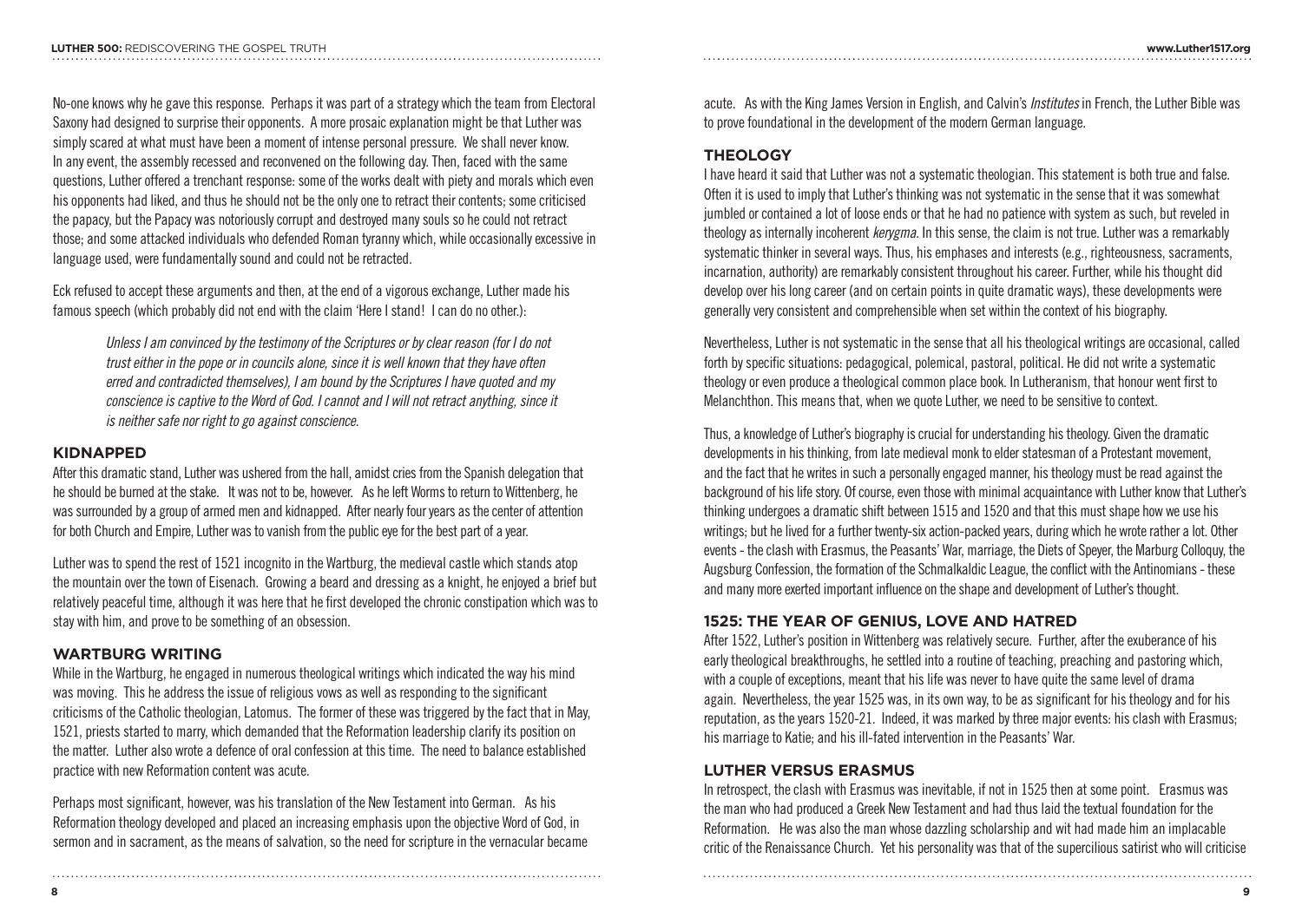and mock the Church but will ultimately remain within its bounds. Erasmus had no intention of risking life or even career for the cause of Reformation.

At one point in the early Lutheran Reformation, Frederick the Wise had asked Erasmus his opinion of the troublesome monk. His response was that Luther had committed two sins: he had criticised the Pope's power and the monks' bellies. These comments, given confidentially to Frederick, had been leaked to the public and, from that time on Erasmus had been under pressure to declare himself relative to the Wittenberg Reformation. Finally, in 1525 he did so, in his *Diatribe on Free Choice*, in which he argued for the basic opacity of scripture on the issue of the role of the human will in salvation. Whether one characterises his position as agnostic, semi-Pelagian or semi-Augustinian depends on how charitable one wishes to be; what is certain is that he had placed his finger on the conceptual underpinnings of Luther's whole theology: the basic clarity of scripture and the need for salvation to be all of God.

When the book arrived in Wittenberg, it was met with enthusiasm by Melanchthon. When Luther read it, however, his heart fell: not only did he see the devastating implications of denying scriptural clarity and the bondage of the will; he also knew that Erasmus was too big a critic to ignore. The result was *The Bondage of the Will*, a veritable sledge-hammer of a book, which contains Luther's most brilliant defence of his doctrines of scripture, of the human will, and of the divine initiative in salvation. Along with his Catechisms, it was one of few books which he himself considered worthy of outliving him.

#### **MARRIAGE**

The second great event of 1525 was his marriage to Katharine von Bora, also known as 'my Lord Katie' and 'the Chain.' She was one of a group of Cistercian nuns who had escaped from the cloister in Nimbschen in 1523 and arrived in Wittenberg in April of that year. Luther arranged for the nuns to be married off, but Katy proved a problem. Initially she had been placed in the household of the artist, Lucas Cranach. After various abortive attempts to marry her off, Katie expressed her desire either to marry Luther or his colleague, Nicholas von Amsdorf. Having had the idea of marriage placed in his mind by the redoubtable female reformer, Argula von Grumbach, Luther finally acceded to the idea in 1525 and married Katie on June 13 that year.

The marriage was to be one filled with love and laughter. Luther constantly referred to 'my Lord Katie' in his correspondence and clearly valued her companionship and, indeed, her faithful support for his ministry. There was also some pain. They were to bury two of their children, something which marked them both deeply.

#### **PEASANTS WAR**

When the marriage took place, however, it was at the time a public relations disaster. The issue of a monk marrying had long been resolved in Wittenberg. It was because the nuptials occurred at the time of the Peasants' War, a major outbreak of rebellions across the German territories of the Holy Roman Empire. The rebels were united by a set of economic grievances, many of which focused on the corruption

of the Church. Thus, it was natural that they used Lutheran-style rhetoric of freedom and that many of them (though not all) expected Luther to speak for them. After initial sympathy for their cause, Luther, ever fearful of chaos and anarchy, swung hard against them and published one of his most notorious treatises, *An Admonition to Peace, Against the Robbing and Murdering Hordes of Peasants* which was a call to the nobles to suppress the rebellion in as ferocious a way as was necessary. This work tarnished Luther's reputation in a way which was only matched by his later attacks on the Jews. The peasants were ultimately crushed at the Battle of Frankenhausen, with their leaders such as Thomas Müntzer, being put to death. That Luther was celebrating his marriage as the Peasants' War moved to its bloody conclusion was deemed profoundly insensitive.

#### **LATER YEARS: A MIX OF BITTERNESS AND FAITH**

The last fifteen years of Luther's life were in many ways far less exciting than the period 1517-31. With Lutheranism secure at least temporarily thanks to the League, Luther was free to continue his Reformation with a great level of security. Financial worries continued to dog the Luther household. He and Katie took in student lodgers and also worked at times as gardeners in the town. It is perhaps good to remember that being a Reformer was not necessarily a lucrative career move and that Luther was not immune to the routine economic hardships that afflict most ministers at various points.

#### **DISAPPOINTMENT**

What is perhaps saddest about this period of time are the notes of bitterness that creep in to Luther's works. Luther, of course, had had high hopes for the Reformation at its inception. Standing in the late medieval tradition of eschatological expectation, he had assumed that the Reformation was part of the great revival which was to come at the end of time and to herald the second coming of Christ. By the 1530s, however, these hopes were dying. Rome had not fallen and, indeed, Roman Catholicism was beginning to show early signs of the fight-back which was to mark the century from the 1540s onwards. The Protestants were divided among themselves, not simply Lutherans versus Reformed but also the growth of sectarian elements.

#### **THE JEWISH ISSUE**

One issue which still (rightly) impacts Luther's reputation was his growing animosity towards the Jews. In 1523, he had written what was, for the time, was a very progressive treatise, *That Jesus Christ was Born a Jew*. In this work, Luther broke with the dominant attitudes of the age and encouraged Christians to be good, loving neighbours to the Jews, so as to build bridges for the gospel.

By the early 1540s, however, the Jews were becoming for Luther a constant and bitter obsession. Notoriously, he wrote another major treatise on them, *On the Jews and their Lies* which represented a repudiation of his earlier work and a return to the standards of the day, only in an even more violent and hateful way than was typical. This latter work advocated murder and went on to enjoy a notorious future career, not least as a staple of Nazi propaganda in the 1930s and 1940s, and as a common feature on anti-semitic websites today. That it represented Luther's mature opinion can be in no doubt: his final sermon in Eisleben in 1546 included an anti-Jewish appendix.<sup>5</sup>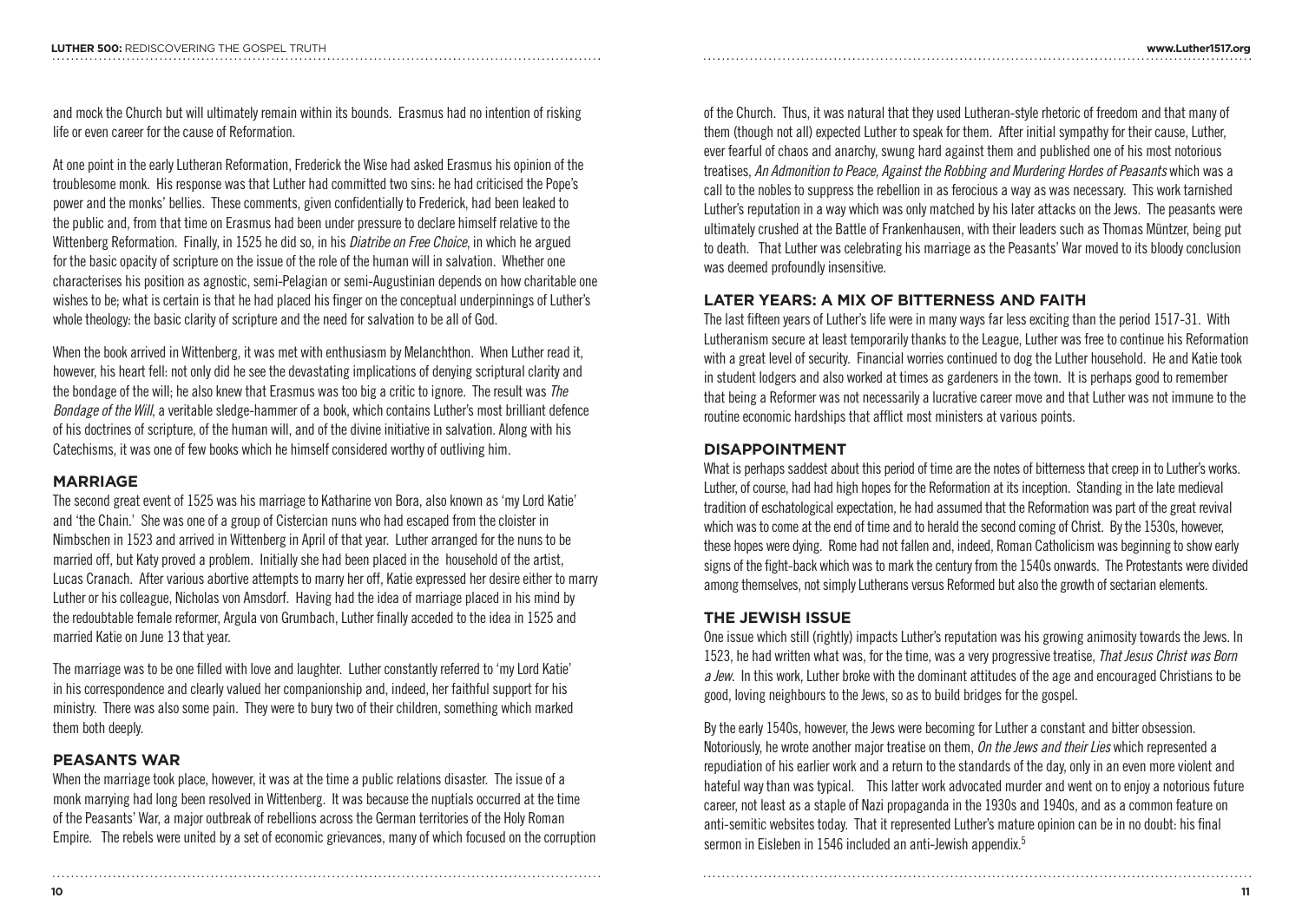#### **FINAL SERMON**

This sermon was preached while Luther was visiting the town to mediate in a dispute between local counts, much to the consternation of Katie who was concerned about his health --- rightly so, as it turned out. While at Eisleben, he preached four times, latterly on either February 14 (when he also ordained two priests) or 15. The assistant accompanying him, John Aurifaber, copied a slip of paper on February 16 which contained Luther's last written statement, ending in the famous phrase, 'We are beggars. That is true.' The first clause was in German, the second in Latin.

#### **LUTHER'S LAST WORDS: "WE ARE BEGGARS. THAT IS TRUE."**

On February 17, he was feeling unwell and unable to transact any business that day. He was to die the following day, in the presence of a number of friends. Having reaffirmed his confidence in the gospel his very last words were a threefold repetition of Ps. 31:5, 'Into your hand I commit my spirit; you have redeemed me, O Lord, faithful God.' It was a quintessential Protestant end: faith in the Word, no final unction, last rites or final communion. Luther had communicated the previous Sunday and that was quite enough. Indeed, his own way of dying exemplified how he had himself transformed pastoral care and, indeed, the piety of dying.

As a last, sad postscript, though, the greatest personal trophy of his Protestantism, the beloved woman he had broken his monastic vows to marry, was not there to comfort him. Katie was broken hearted when the news reached her, distraught that she could not have been there to comfort him in his final moments. Yet he died, as she was to die, safe in the knowledge that they were united in Christ and would be reunited in the hereafter, when they would attend a greater wedding feast than their own so many years ago.

# 2 HOW SHALL WE REMEMBER?

#### **by Robert Campbell**

Author of from "Revolution to Reformation" and "Take 5: a new look at old truths." Producer of "Ulster Forgotten Revival: the Sixmilewater Revival (1625)" He is a graduate of the Whitefield College of the Bible.

The following essay is used with permission of the author

<sup>5</sup> This topic is covered more fully in 'Histories and Fallacies'. Trueman, C. (2010). *Histories and Fallacies: problems faced in the writing of history.* Wheaton: Crossway.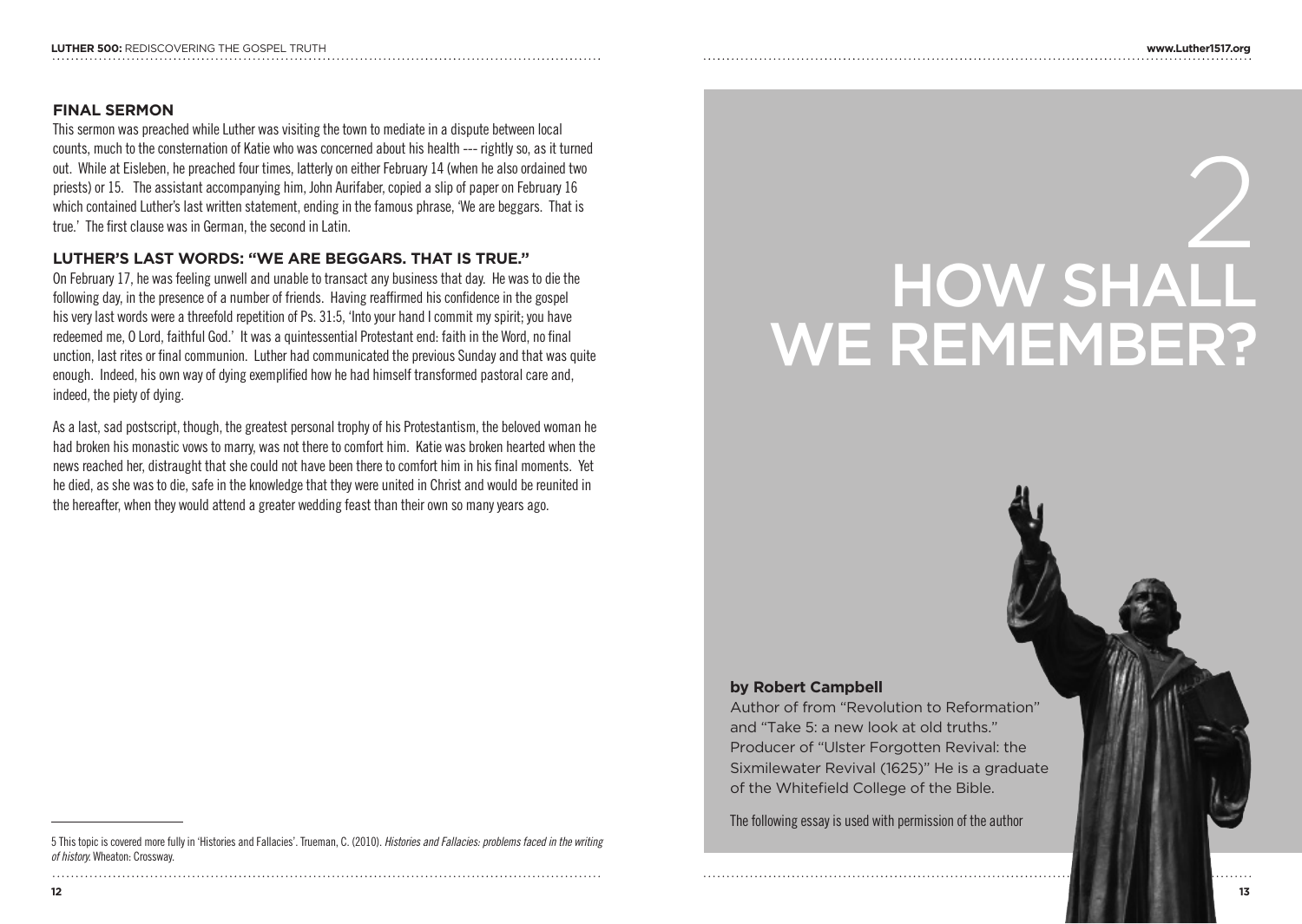### **HOW SHALL WE REMEMBER?**



he Reformation was a unique moment in Church history, a time when some of the greatest minds, linguistic experts and pious Christians lived. Although they came from various parts of Europe, they all possessed the same deep he Reformation was a unique moment in Church history, a time when some of the greatest minds, linguistic experts and pious Christians lived. Although they came from various parts of Europe, they all possessed the same deep love for Jesus. They had the message of the Gospel burning in their Reformation then turns into a tale of "daring-do" achieved by spiritual supermen. However this thinking devalues the very event we hold dear and seek to remember.

A Pharisee called Nicodemus once came to Jesus in the anonymity of night. As an important religious teacher in Israel, he knew the Scriptures, so Jesus took him to familiar lessons from the past. Jesus reminded Nicodemus:

*"And as Moses lifted up the serpent in the wilderness, even so must the Son of man be lifted up: 15 That whosoever believeth in him should not perish, but have eternal life."* **John 3:14-15**

#### **POISONOUS SNAKES AND A BRASS SNAKE**

Jesus quoted Scripture to Nicodemus, made application, and then brought him to the heart of the Gospel – the cross. But let's head back to the wilderness to understand what is happening. As the children of Israel journeyed in the wilderness they began to reminisce about the good old days in Egypt. As far as they were concerned God had brought them into the wilderness to kill them. This thinking led to a bitter spirit and consequently they complained about both Moses and the Lord.

Suddenly the whole situation became grave as poisonous snakes appeared, moving through the camp, striking out, sinking their venomous fangs into whoever crossed their path - people were dying. In their hopeless panic the people confessed their sin and cried out in prayer for help. God heard and answered their prayers by giving Moses a rather strange command:

*And the LORD said unto Moses, Make thee a fiery serpent, and set it upon a pole: and it shall come to pass, that every one that is bitten, when he looketh upon it, shall live. 9 And Moses made a serpent of brass, and put it upon a pole, and it came to pass, that if a serpent had bitten any man, when he beheld the serpent of brass, he lived."* **Numbers 21:8-9**

These hopeless and helpless people were given a very simple command. Look by faith to what God had provided. They had no other hope, they had no other way and there was nothing they could do for themselves. Naturally this brass snake became very important to the people because of its association with their deliverance.

#### **WHAT HAPPENED THE SNAKE?**

Years later this great piece of antiquity and cultural importance was smashed! But who smashed it? It was not destroyed by some pagan invader but by the godly King Hezekiah. At the beginning of his reign he set about a reformation of religion. Things needed to change and certain objects needed to go:

*"He removed the high places, and brake the images, and cut down the groves, and brake in pieces the brasen serpent that Moses had made: for unto those days the children of Israel did burn incense to it: and he called it Nehushtan."* **2 Kings 18:4**

Somehow with the passage of time the people had changed the meaning of the 'brass snake' from being a memorial to an object of worship. It had become significant in its own right; the original meaning of looking by faith to what God had provided had been lost. We have no idea how this happened, but given the events and passage of time, people now placed more confidence in what appeared to bring deliverance rather than in who brought deliverance – the LORD God.

#### **WHAT HAS THIS TO DO WITH MARTIN LUTHER & 1517?**

Why are these three references to a brass snake important to us as we remember the Reformation?

- The Reformation was a real event.
- The Reformation had hugely significant people.
- The Reformation centred on faith and forgiveness of sin.
- The Reformation brought the people back to the cross.

Martin Luther's great struggle was with sin, how a sinner could be forgiven; the great realisation that, "the just shall live by faith." This brought about huge personal change but also led to revival and reformation. The Bible, the Gospel, the centrality of Jesus' sacrifice on the cross and the preaching of these great truths brought transformation. The importance of the cross flows through the Bible.

Nicodemus knew the substance of this historical event and that made Jesus' application valuable to him. However, in the time of Hezekiah the substance had been erased and only a godless narrative of God's deliverance remained, evidenced by the worship made to the brass snake.

So what was the substance of the Reformation?

#### **SCRIPTURE**

The Reformation was all about a return to the Bible. The Bible was translated into the language of the people and into words they could understand. The Bible became central to the church as it was read and preached. The Bible was printed, distributed and made accessible even to the poorest people.

#### **PREACHING**

The expository and systematic preaching of the Word was the norm. The simple method of explanation and application accompanied by the power of God the Holy Spirit changed people, and as a result countries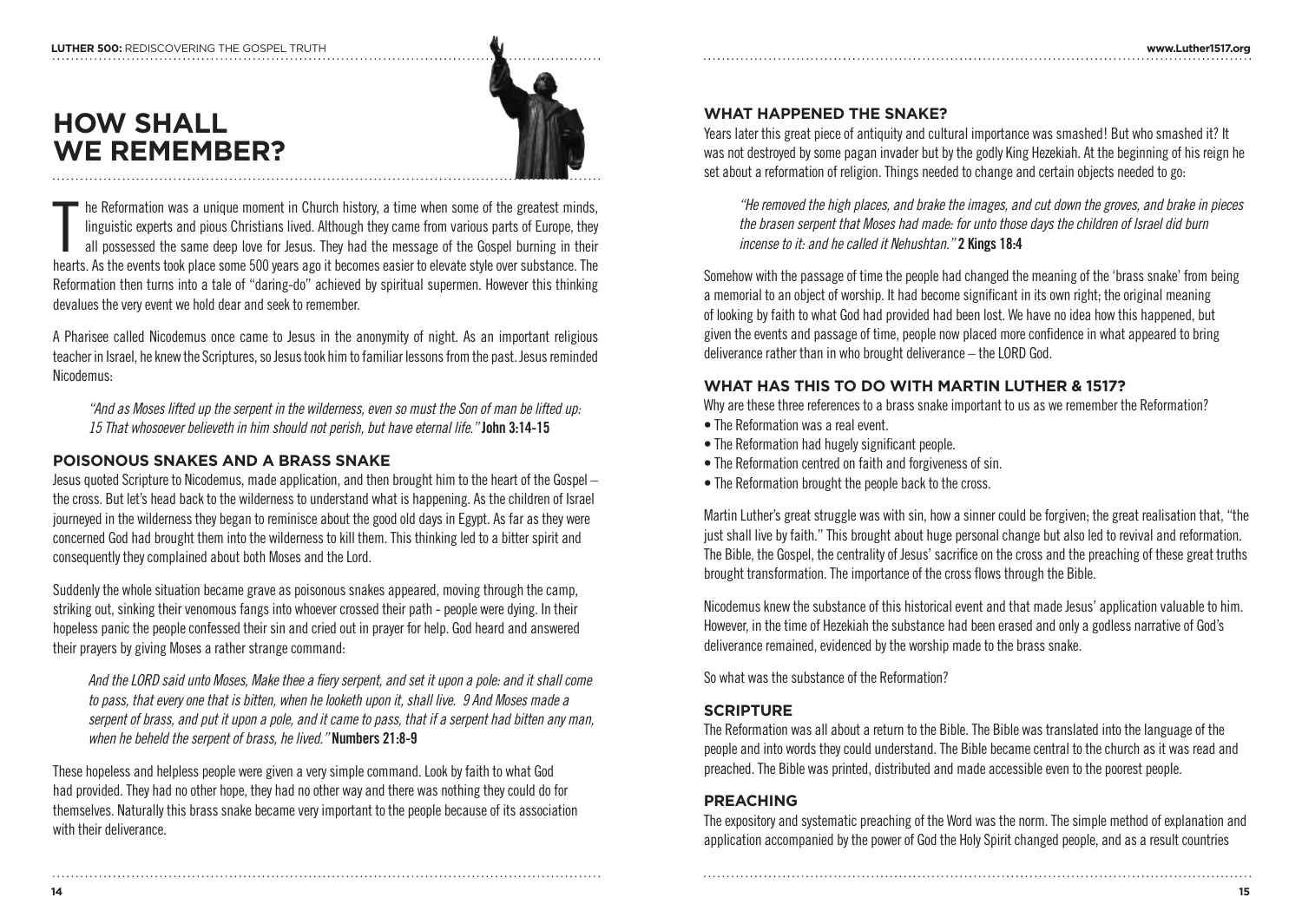were also dramatically altered . For all the political and ecclesiastical changes it was predominantly a revival. To make the Reformation anything less diminishes what happened.

#### **PERSONALITIES**

There were great personalities during the Reformation but they were only men, flawed and all too human. There were no Protestant superheroes! In their preaching, teaching and writing they pointed away from themselves and to the Lord Jesus Christ. Our Reformation forefathers joined with John the Baptist by fearlessly preaching, "Behold the Lamb of God, which taketh away the sin of the world." (John 1:29)

The Reformers faced persecution from without and divisions within, but still they pressed forward preaching the Gospel. Kings, kingdoms and nations were changed. Some gladly embraced the Reformation while others fiercely opposed it. The Reformers were not spiritual anarchists. They did not believe every man could do what was right in his own eyes. They believed in the authority of Scripture. The Bible was to be the rule and guide of our faith and practice. The reformers were not rebels building up their own little kingdoms. Rather their great desire was to build God's kingdom.

#### **WHAT SHOULD WE BEWARE OF?**

Over the years the brass serpent became an object of worship. How did this happen? The reason why it was needed, the One who gave it, and the deliverance it brought had been eclipsed by the physical gift. The real story had slipped from memory and was replaced by something distorted.

It is sobering that we can make people, events, revivals and deliverances into idols we worship! This happens when we remove an event from its context. The 'brass snake' was made at God's command because the people had sinned, were in terrible danger, and could do nothing to save themselves. They had neither power nor a plan but God in His mercy provided a way of escape. The people needed to trust God's provision and look to it by faith alone.

The event and the brass serpent were not forgotten. However, God had been forgotten, along with the people's sin, their prayers for mercy and their repentance. Each generation was now being taught that salvation was in the brass serpent. Therefore for the good of the people Hezekiah had to destroy it.

#### **THE BRASS SERPENT REMEMBERED**

The real story survived in Scripture. The question is not whether people should remember or not, but how they should remember. When we retell the story of the Reformation do we emphasise God's Grace and man's inability? Is our focus on Jesus, the cross, grace, sin and salvation? Are we willing to tell and listen to the personal application that talking about Jesus brings, and then effect change in our lives? Or do we feel more comfortable with tales of personalities, events and transformation in church and state recounting events that have no personal application to us? Which story do we want to tell and which story do we want to hear?

Forgetting the Reformation would be a tragedy. A far greater tragedy would be to make the Reformation an idol that we worship. So how shall you remember?

## 3 WE PREACH **CHRIST CRUCIFIED**

#### **by Rev Dr William J Malcolmson**

Minister of the Congregational Reformed Church in east Belfast and President of the Evangelical Protestant Society

The following essay is used with permission of the author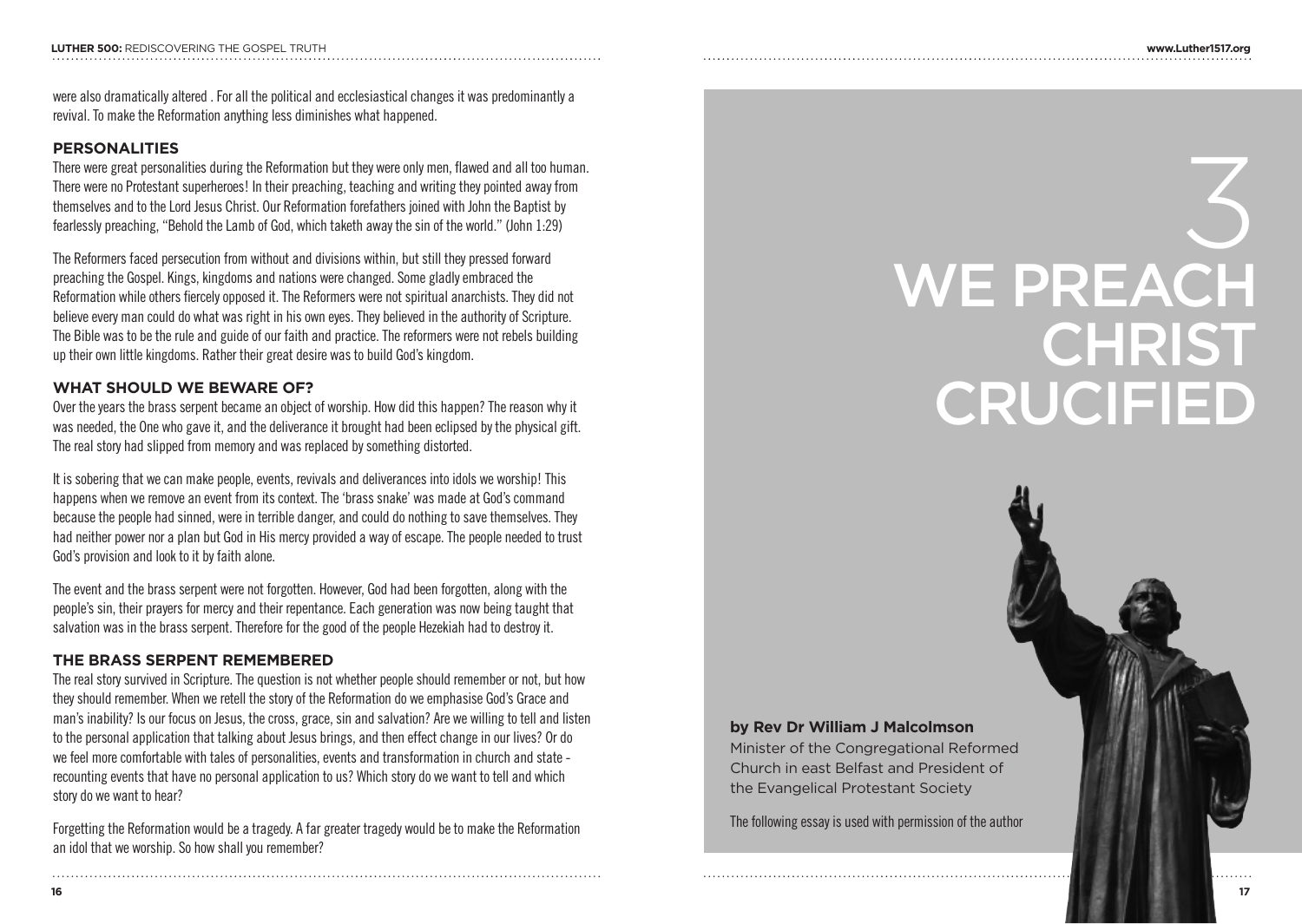

**WE PREACH CHRIST CRUCIFIED**

L uther did not view himself as the founder of a new church body. Following his conversion he devoted his life to reforming the church and restoring the Biblical doctrine of 'justification by grace alone, through faith alone, in Christ alone, to its central position in true Christian theology.

#### **REDEMPTION THROUGH CHRIST**

This 'Redemptive Theology' grew out of his conversion experience: *"I entered the priesthood to find peace for my soul but it all availed me nothing. I was terrified, given over to create despair until Christ showed me the light of the Gospel (Romans 1:16-17) that 'the just shall live by faith.'"*

He had come to realise that the righteousness of God meant God's undeserved mercy and compassion in the person and work of Christ supremely revealed in the Cross of Calvary. From that point on Luther followed the Apostle Paul's theology – *"we preach Christ crucified"* 1 Corinthians 1:23.

#### **WITTENBERG AND THE BIBLE**

Having been appointed as a theological lecturer at the new University of Wittenberg by Duke Frederick, he devoted himself to the earnest study of the Bible, teaching from the Psalms and Paul's letter to the Romans. Later, at the Diet of Worms in 1521 when pressurised to recant, he replied, "I am bound by the scriptures, and my conscience is held captive by the Word of God..."

Luther had become a biblical theologian and his preaching, lecturing, and writing centred on the cross - the heart and core of Scripture. Among his greatest works were a German translation of the Bible, the Augsburg confession, the *Freedom of the Christian Man*, *The Bondage of the Will*, and his exposition of the *Psalms, Romans, Galatians*, *First and Second Peter*, and *Jude*. He also gave Germany its first Protestant hymn book. His work changed the entire course of theological and intellectual thinking - few men have influenced Christendom as deeply as Martin Luther.

#### **THE CENTRALITY OF THE CROSS**

Professor Alister McGrath gives us a good introduction to Luther's theology: "for Luther the cross is at the centre of the Christian faith. The haunting image of the crucified Christ is the crucible in which all our thinking about God is forged. Luther expresses the centrality of the cross in a series of terse statements, such as 'the cross alone is our theology' and 'the cross puts everything to the test.' Luther draws a now famous distinction between the 'the theologian of glory,' who seeks God apart from Jesus Christ, and 'the theologian of the cross,' who knows that God is revealed in and through the cross of Christ."

Luther taught that through the suffering, weakness and shame of the cross we come to know who God is, and what He is like. It was under the shadow of Calvary that our Lord said to Philip, *"he that hath seen me hath seen the Father"* (John 14:9).

#### **THE BOTTOM-LINE OF LUTHER'S THEOLOGY**

The death of Christ on the cross demonstrated the full amount of God's wrath against sin and exposed it for the dreadful thing it really is. Until, like Martin Luther, we come to a full awareness of our sin, and the terrible separation it creates between ourselves and God, we cannot really appreciate the joy and wonder of the gospel of pardon and forgiveness which is found by faith in Christ alone. Therefore our standing before God is something which is graciously given, and not achieved by human merit. We can never earn our salvation. This is the bottom-line of Luther's theology: "that we recognise that God has done all that is necessary for our salvation in the person and finished work of his eternal son, our Lord and Saviour Jesus Christ."

First Peter 1:3:*"Blessed be the God and Father of our Lord Jesus Christ, who according to his great mercy has begotten us again onto a lively hope, by the resurrection of Jesus Christ from the dead."*

Luther commented: "Whoever now believes his preaching, namely that Christ died for our sins, and by his resurrection on the third day has brought us life, righteousness, and salvation, is truly born-again of God the holy spirit and has become a righteous and saved person."

#### **HIS ONLY HOPE 'THE JUST SHALL LIVE BY FAITH'**

Luther was not only an excellent biblical theologian, he was also a great preacher of the cross of Jesus. His theology of the cross began with that recurring problem when in the Augustinian monastery he kept asking the question, "how can I be right with God? How can I know assurance that my sins are forgiven? How can I find peace in my heart?" He found the answer in the Bible in Paul's epistle to the Romans 1:16-17 *"For I am not ashamed of the gospel of Christ: for it is the power of God unto salvation to every one that believeth; to the Jew first, and also to the Greek. 17 For therein is the righteousness of God revealed from faith to faith: as it is written, The just shall live by faith."*

He wrote, he preached, and he lectured on this foundational doctrine of salvation: "When I understood this, I felt born-again like a new man, I entered through open doors into the paradise of God. Hence forward I saw the beloved scriptures with new eyes, 'the just shall live by faith' became the gate of heaven to my soul."

Through the preaching of the cross he organised the emerging Protestant churches according to the scriptures. The five extra sacraments established by Rome were abolished. The worship of relics ceased. The intercession of the saints was no longer observed and 'the priesthood of all believers' was established. In *The Bondage of the Will* Luther emphasised: "this article that faith alone can justify us before God shall never be overthrown, not by the Pope nor all the devils in hell, this firm and certain truth that Christ has redeemed us from our sins, I shall teach, and in this will I abide."

Martin Luther came to the painful realisation that for about 1000 years, known as the dark ages, the church had all but lost the Gospel. During this time the gospel light still shone here and there, but at the reformation it burst forth. Luther held Bernard of Clairvaux in high regard. While men like John Wycliffe and John Hus helped prepare the ground for reformation. However, Luther was used of God to restore the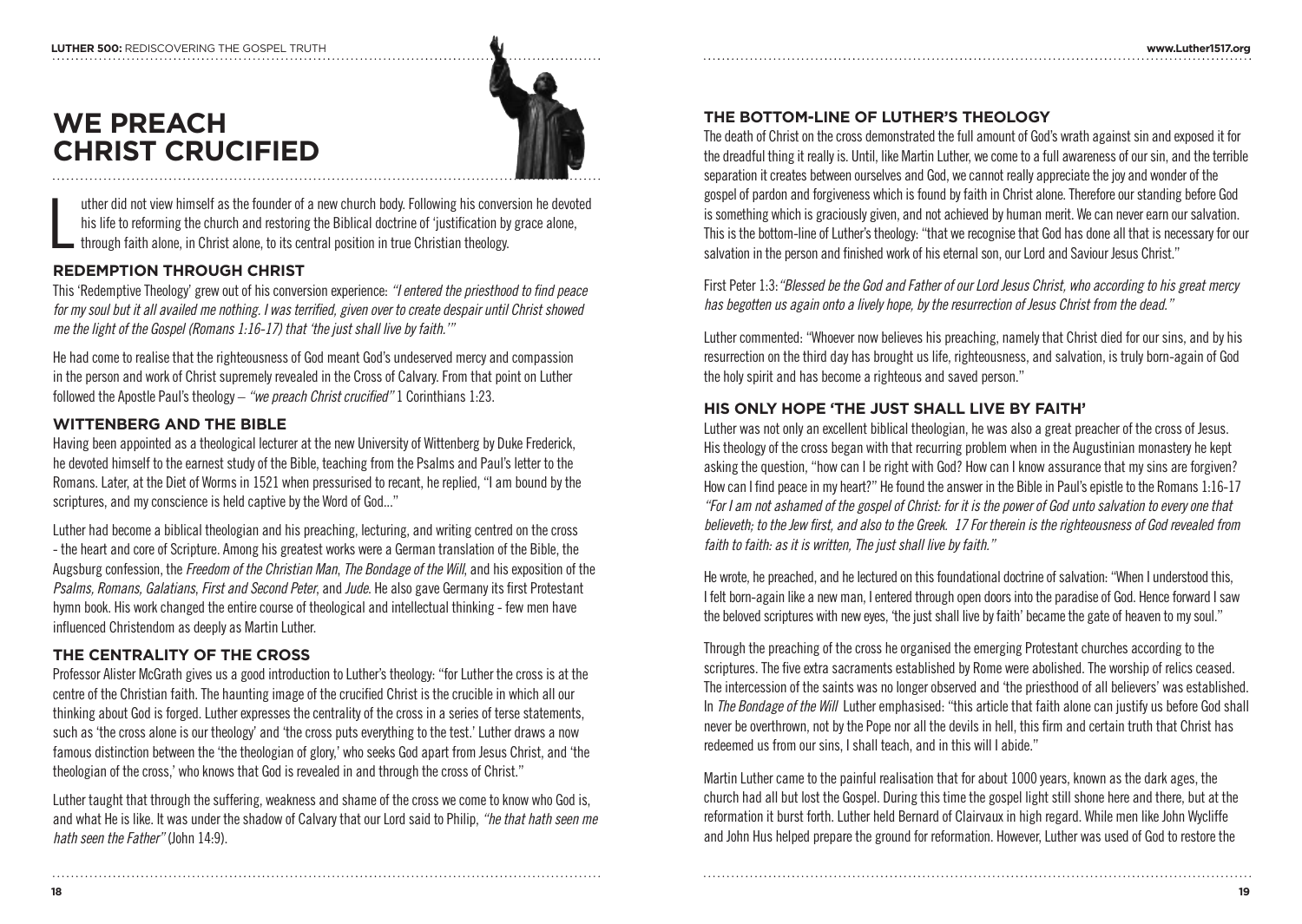Gospel: *"Christ died for our sins according to the scriptures; 4 And that he was buried, and that he rose again the third day according to the scriptures"* (1 Corinthians 15:3-4).

#### **REFORMATION THROUGH THE PREACHED WORD**

James Atkinson comments: "he offered re-formation to that which had suffered de-formation." Luther was a brilliant redemptive theologian in the cloister and in the classroom. He was also gifted to be a great redemptive preacher in the pulpit: "The common people heard him gladly." By preaching the cross of Christ, relics, idols, holy water, and crucifixes were no longer needed. To von Staupitz, his superior in the Augustinian Order he said, "I will give them Christ, man needs only Jesus Christ."

Luther would stand before his students in Wittenberg University and lecture from Scripture on the "once for all sacrifice of the Cross". He would mount the pulpit in the local parish church and "preach Christ crucified" in the plain language of the people. He stated plainly, "the cross teaches us to believe in hope, even when there is no apparent hope, humanly speaking." Further, "the wisdom of the cross is a profound mystery and there is no other way to heaven except by it." "On account of this," cried Luther, "we must beware of the active life with its good works, and the contemplative life with its speculations, do not lead us astray. Both are most active and because of that very reason they hide real dangers, lest people see them as ways of salvation."

Again, "the cross alone is the sure path, salvation is God's free gift, in Christ, it is not our own religious work." "Learn Christ, and Him crucified, to despair of your own efforts." "This one thing do: keep your eyes fixed on that which He hath done for you – that you could never do for yourself."

Atkinson in *The Darkness of Faith* held that, "Luther's whole concern was to preach Christ and no other activity should be allowed to obscure this."

Luther wrote in the preface to his lectures in *Galatians*: "the one doctrine which I have supremely at heart is that of faith in Christ, from whom and unto whom all my theological thinking flows back and forward day and night."

Atkinson further declared, "Luther's God-given mission was to preach Christ." And Luther did "preach Christ crucified" to the glory of God, the salvation of sinners, the consolidation of believers, and the reforming of churches.

#### **LUTHER'S LEGACY**

Luther is not with us today, but Luther's sovereign God is still with His people, now, to the end of time, and beyond time. The gospel he preached will prevail because *"the word of the Lord endureth forever."* 1 Peter 1:25.

A final word from this preacher of the cross: "No greater mischief can happen to a nation, than to have God's word taken from them, or falsified, so that they no longer have it pure and clean; God grant that we and our descendants be not witnesses of such a calamity!"

## 4 LUTHER'S ROSE A PROTESTANT EMBLEM

#### **by Robert Campbell**

Author of from "Revolution to Reformation" and "Take 5: a new look at old truths." Producer of "Ulster Forgotten Revival: the Sixmilewater Revival (1625)" He is a graduate of the Whitefield College of the Bible.

The following essay is used with permission of the author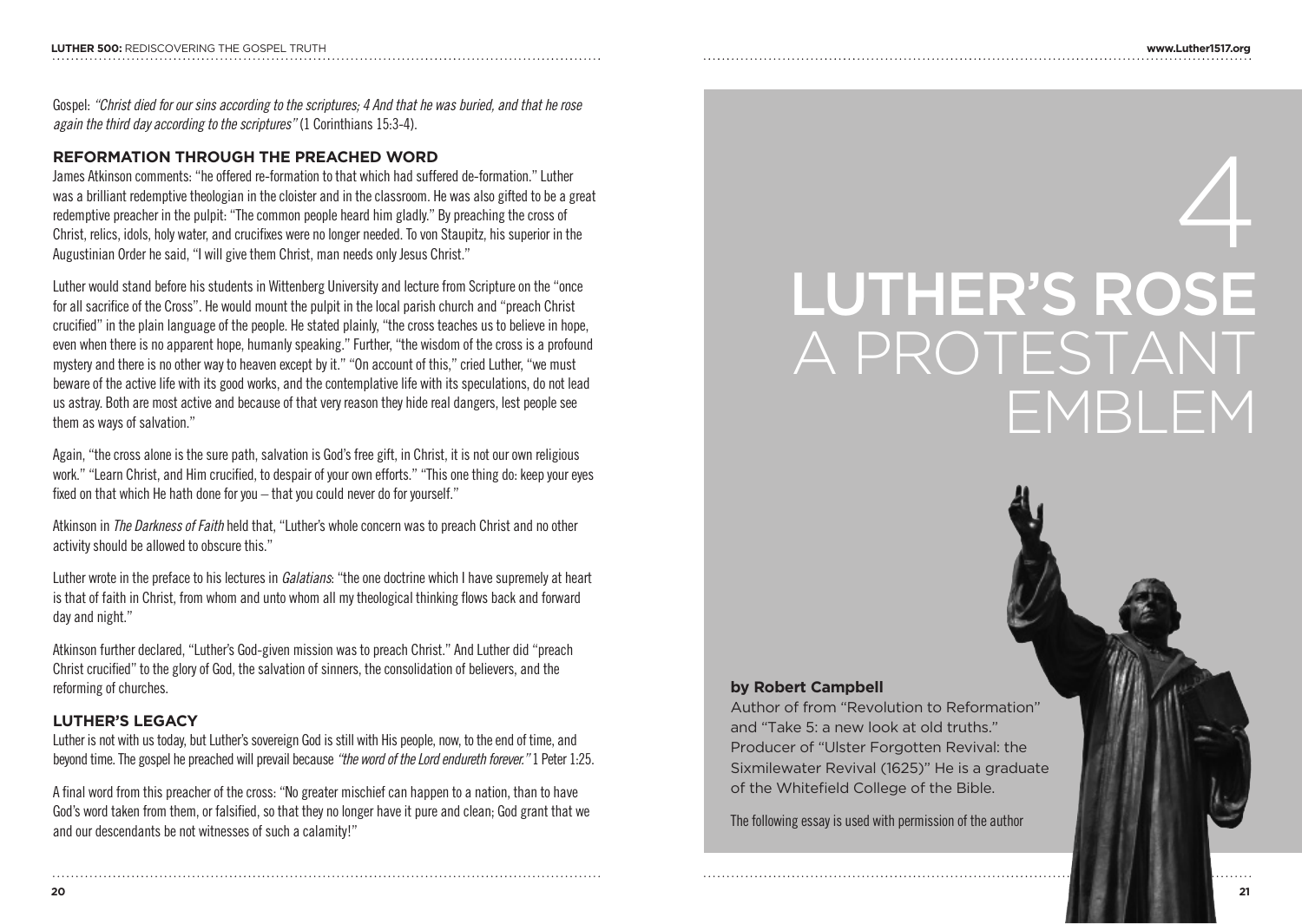

**LUTHER'S ROSE: A PROTESTANT EMBLEM**

T oday, logos are everywhere, football teams, fast food companies, clothing brands, cars, and even churches. The best logos don't only look good, they also have meaning. They are attractive, they communicate instantly. They often tell a story.

The emblems of the Loyal Orders also tell stories, communicating our faith, principles and traditions down through the generations.

As well as writing many important books. Martin Luther also left us a logo - a fine piece of heraldry telling not only his story, but the story of the gospel that changed his life completely.

#### **THE GOSPEL IN PICTURE**

In 1520 Luther adopted a white rose as his personal emblem. Then in 1530 a seal based on the rose was designed for him at the behest of Prince John Frederick. This seal explained Martin Luther's beliefs. It consisted of five parts: A cross at the centre, a natural coloured heart, a white rose, a sky blue field, and a golden ring. Writing in 1530 Luther explained the significance of each part of this emblem: *"[I will tell] you my...thoughts and reasons about why my seal is a symbol of my theology."*

#### **THE CROSS**

*"First should be a black cross."* This was placed at the very centre of his seal. It illustrates the centrality of the cross in the Bible, and in his theology and life.

The black represents the pain and agony that the Lord Jesus Christ suffered on the cross. "For Christ also hath once suffered for sins, the just for the unjust..." (1 Peter 3:18) Jesus received a punishment he did not deserve on behalf of others who deserved it. In a football match a substitute comes onto the field to take someone else's place. Jesus died on the cross as a substitute for other people.

#### **THE HEART**

Luther went on to explain the heart before completing his explanation of the cross. He said, *"[it] retains its natural colour, so that I myself would be reminded that faith in the Crucified saves us."*

Luther knew that, 'the matter of the heart is the heart of the matter.' The expression 'heart' isn't about the muscle that pumps blood round our bodies, but represents the inner man, his will. The entrance of sin into the world changed mans' relationship with God. The Bible tells us, "But your iniquities have separated between you and your God, and your sins have hid his face from you, that he will not hear." (Isaiah 59:2)

#### **THE CROSS AND THE HEART**

Luther connected the importance of the cross with the condition of the heart: *"Although it is indeed a black cross, which mortifies and which should also cause pain, it leaves the heart in its natural colour. It does not corrupt nature, that is, it does not kill but keeps alive. 'The just shall live by faith.'"*

This echoes the sentiment of Ezekiel 36:26: "A new heart also will I give you, and a new spirit will I put within you: and I will take away the stony heart out of your flesh, and I will give you an heart of flesh."



#### **THE WHITE ROSE**

*"Such a heart should stand in the middle of a white* 

*rose, to show that faith gives joy, comfort, and peace. In other words, it places the believer into a white, joyous rose, for this faith does not give peace and joy like the world gives."*

Luther faced the real possibility of being killed because of his faith. Yet he spoke of his faith in Christ giving him joy, comfort, and peace. Jesus said, "Peace I leave with you, my peace I give unto you: not as the world giveth, give I unto you. Let not your heart be troubled, neither let it be afraid." (John 14:27). This was the kind of peace that Luther knew, a peace that sustained him daily through all the challenges he had to face.

#### **THE BLUE FIELD**

*"Such a rose should stand in a sky-blue field, symbolizing that such joy in spirit and faith is a beginning of the heavenly future joy, which begins already, but is grasped in hope, not yet revealed."*

Luther had a faith that looked forward from time and into eternity. Hebrews 13:13-14 reminds us, "Let us go forth therefore unto him without the camp, bearing his reproach. For here have we no continuing city, but we seek one to come." Even the longest life is short. Life can also be very difficult. However we are always to remember that because of Jesus' death and resurrection there is hope - hope in life, and a far greater eternal hope when we die.

#### **THE GOLD RING**

Luther concluded his explanation, *"...around this field is a golden ring, symbolizing that such blessedness in Heaven lasts forever and has no end. Such blessedness is exquisite, beyond all joy and goods, just as gold is the most valuable, most precious and best metal."*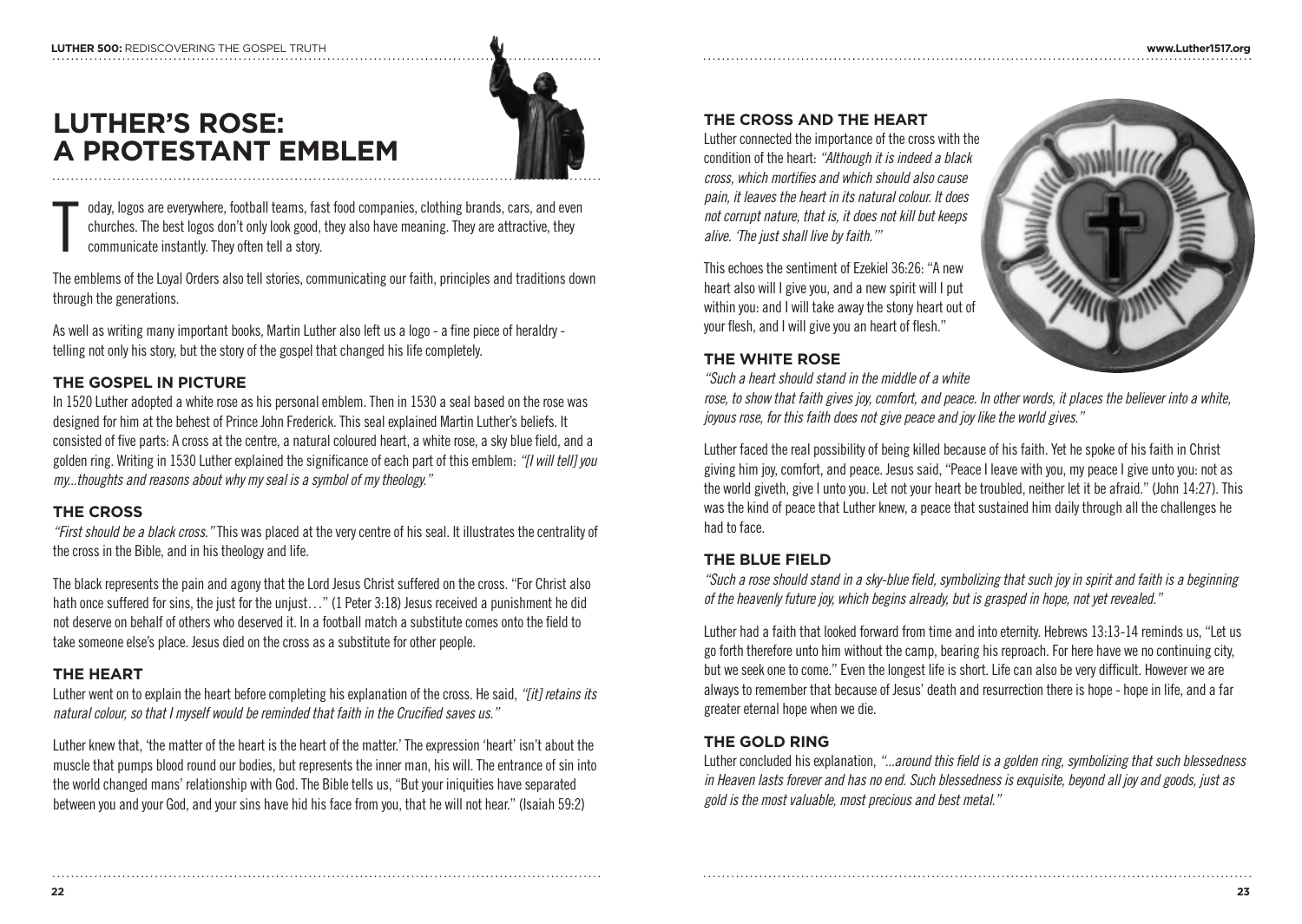In a world that seems to be in perpetual turmoil it is such a blessing to remember the security the believer has in Christ! "All that the Father giveth me shall come to me; and him that cometh to me I will in no wise cast out." (John 6:37)

#### **WHAT DO YOU THINK ABOUT LUTHER'S ROSE?**

Do you have the hope that Luther possessed? Do you enjoy a faith centred on the cross and Christ alone? Is your sin dealt with and your heart changed? Do you have a joy and peace in your salvation that enables you to face all the challenges and trials of life? Do you possess an eternal hope that is firm and sure, not because of what you have done but because of Jesus Christ's sacrifice for you? Is He the One you love, trust, serve, and anchor your faith on?

"...Luther is perhaps the single most important thinker for Protestants. Not that he is the greatest theologian, exegete or even role model. There are other, more qualified candidates for each of those titles. He is, however, the original agenda setter for Protestantism: his focus on justification by faith, his critique of papal authority, and his prioritising of Word over sacrament have all set basic trajectories for subsequent generations. "

**THEOLOGIAN OF THE CROSS REV DR CARL R TRUEMAN SEE PAGE 4**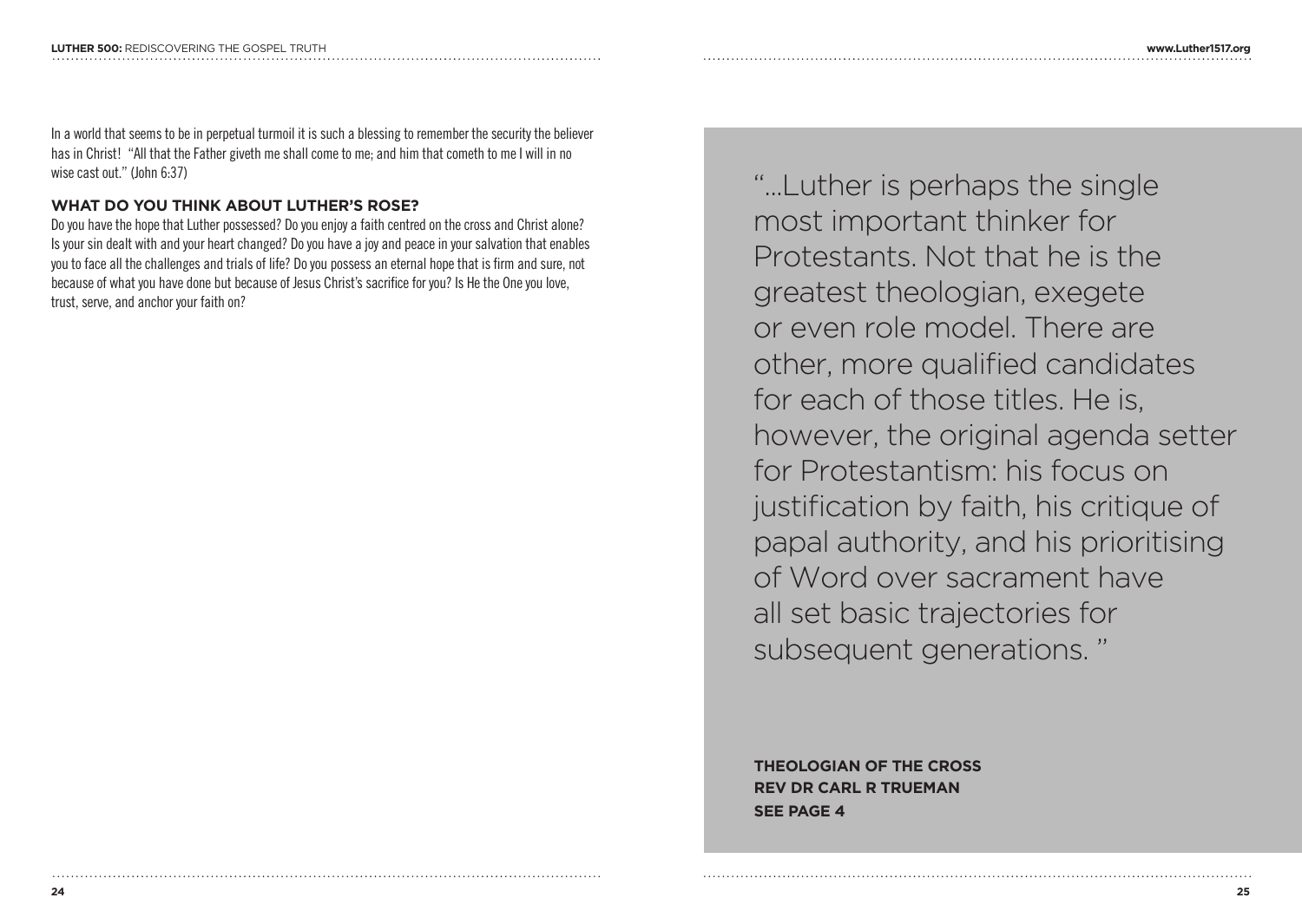#### **LUTHER 500:** REDISCOVERING THE GOSPEL TRUTH  $\blacksquare$

### **LUTHER READING LIST**



#### **LUTHER'S OWN WRITING**

- *95 Theses* (1517)
- *The Bondage of the Will* (1525)
- *Commentary on Galatians* (1535)

(Also see further reading list)

#### **LUTHER'S THEOLOGY**

- *Luther on the Christian Life: Cross and Freedom* Carl Trueman (Crossway)
- *Histories and Fallacies: problems faced in the writing of history.* Carl Trueman (Crossway)
- *The Genius of Luther's Theology* Robert Kolb & Charles P Arand (Baker Academic)
- *Reformation Thought an Introduction* Alister McGrath (Oxford: Blackwell Publishing)
- *On being a theologian of the cross: reflections on Luther's Heidelberg Disputation (of 1518)* Gerhard O Forde (Wm B Eerdmans Publishing Co.)

#### **LUTHER'S LIFE**

- *Martin Luther a Life.* Martin Marty (Penguin Books)
- *Martin Luther: the man who started the Reformation.* Thomas Lindsay (Christian Focus)
- *Here I Stand: A Life of Martin Luther.* Ronald Bainton
- *The Wit of Martin Luther.* Eric W Gritsch (Fortress Press)

#### **FURTHER READING**

- An excellent reading list can be found here:
- http://www.reformation21.org/articles/reading-luthernot-wisely-but-well-part-one.php
- http://www.reformation21.org/articles/reading-luthernot-wisely-but-well-part-two.php

#### **BOOKSHOPS**

The following shops do not appear as adverts but as possible sources for books on this reading list. Other bookshops are also available.

#### BEULAH BOOKSHOP

25 Central Promenade, Newcastle, Co Down BT33 0AA T: 028 4372 2629 www.beulahbooks.com

EVANGELICAL BOOKSHOP 15 College Square East, Belfast BT1 6DD T: 028 9032 0529 www.evangelicalbookshop.co.uk

#### GOWAN BOOKS

Boho Rd, Enniskillen, Co Fermanagh BT74 8AS T: 028 6634 1239 www.gowanbooks.com

#### ICM BOOKS

115 Dunkirk Road, Lurgan, Co Armagh BT66 7AR T: 028 3832 1488 www.icmbooksdirect.co.uk

WESTMINSTER BOOKS (ONLINE) www.wtsbooks.com

There comes a time when one must take a position that is neither safe, nor popular... because his conscience tells him it is right **– MARTIN LUTHER**